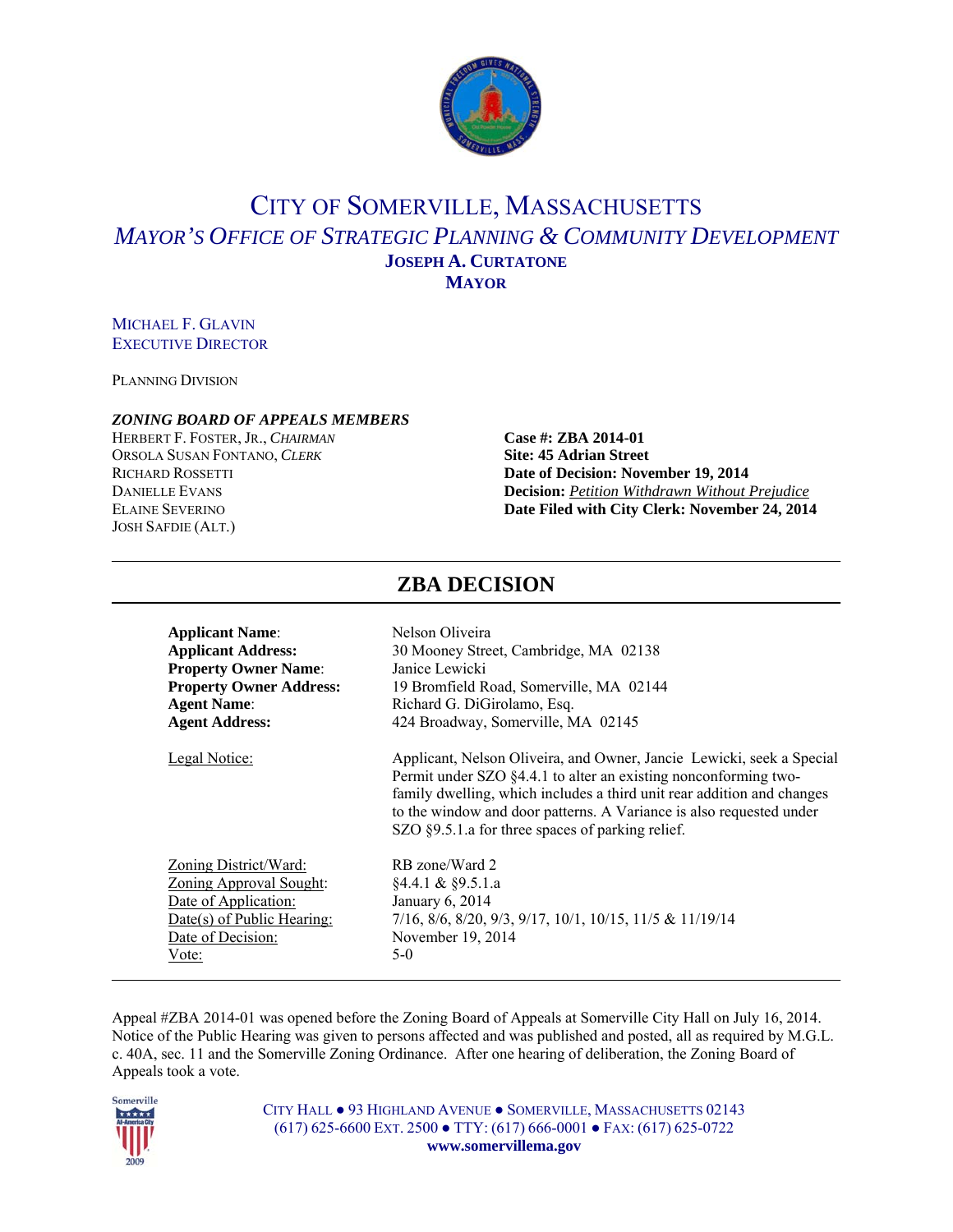### **DECISION:**

Present and sitting were Members Herbert Foster, Orsola Susan Fontano, Richard Rossetti, Danielle Evans and Elaine Severino. Upon making the above findings, Susan Fontano made a motion to approve the request to Withdraw the Special Permit without Prejudice. Richard Rossetti seconded the motion. Wherefore the Zoning Board of Appeals voted **5-0** to **APPROVE** the request to **WITHDRAW THE APPLICATION WITHOUT PREJUDICE**.

Attest, by the Zoning Board of Appeals: Herbert Foster, *Chairman*

 Orsola Susan Fontano, *Clerk* Richard Rossetti Danielle Evans Elaine Severino

Attest, by the Administrative Assistant:

Dawn M. Pereira

Copies of this decision are filed in the Somerville City Clerk's office. Copies of all plans referred to in this decision and a detailed record of the SPGA proceedings are filed in the Somerville Planning Dept.

### **CLERK'S CERTIFICATE**

Any appeal of this decision must be filed within twenty days after the date this notice is filed in the Office of the City Clerk, and must be filed in accordance with M.G.L. c. 40A, sec. 17 and SZO sec. 3.2.10.

In accordance with M.G.L. c. 40 A, sec. 11, no variance shall take effect until a copy of the decision bearing the certification of the City Clerk that twenty days have elapsed after the decision has been filed in the Office of the City Clerk and no appeal has been filed, or that if such appeal has been filed, that it has been dismissed or denied, is recorded in the Middlesex County Registry of Deeds and indexed in the grantor index under the name of the owner of record or is recorded and noted on the owner's certificate of title.

Also in accordance with M.G.L. c. 40 A, sec. 11, a special permit shall not take effect until a copy of the decision bearing the certification of the City Clerk that twenty days have elapsed after the decision has been filed in the Office of the City Clerk and either that no appeal has been filed or the appeal has been filed within such time, is recorded in the Middlesex County Registry of Deeds and indexed in the grantor index under the name of the owner of record or is recorded and noted on the owner's certificate of title. The person exercising rights under a duly appealed Special Permit does so at risk that a court will reverse the permit and that any construction performed under the permit may be ordered undone.

The owner or applicant shall pay the fee for recording or registering. Furthermore, a permit from the Division of Inspectional Services shall be required in order to proceed with any project favorably decided upon by this decision, and upon request, the Applicant shall present evidence to the Building Official that this decision is properly recorded.

This is a true and correct copy of the decision filed on \_\_\_\_\_\_\_\_\_\_\_\_\_\_\_\_\_\_\_\_\_\_\_\_ in the Office of the City Clerk, and twenty days have elapsed, and FOR VARIANCE(S) WITHIN

 \_\_\_\_\_ there have been no appeals filed in the Office of the City Clerk, or any appeals that were filed have been finally dismissed or denied.



CITY HALL ● 93 HIGHLAND AVENUE ● SOMERVILLE, MASSACHUSETTS 02143 (617) 625-6600 EXT. 2500 ● TTY: (617) 666-0001 ● FAX: (617) 625-0722 **www.somervillema.gov**